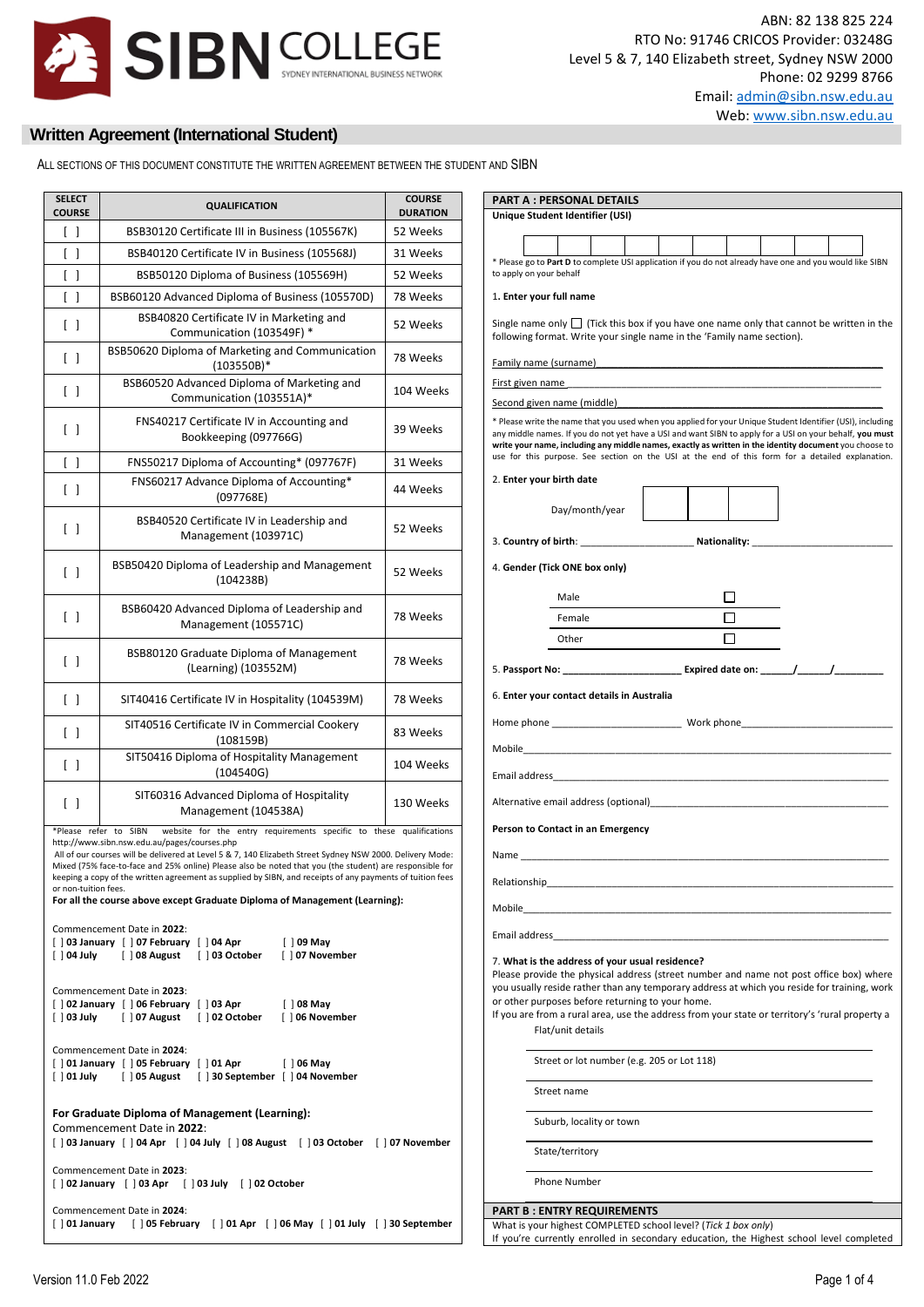

# **Written Agreement (International Student)**

|                                                                                                                                                                                                                                                                                                              | Lillaii. aulillill@sibil.iisw.cuu.au<br>Web: www.sibn.nsw.edu.au                                                                                                                                                                    |
|--------------------------------------------------------------------------------------------------------------------------------------------------------------------------------------------------------------------------------------------------------------------------------------------------------------|-------------------------------------------------------------------------------------------------------------------------------------------------------------------------------------------------------------------------------------|
| <b>Written Agreement (International Student)</b>                                                                                                                                                                                                                                                             |                                                                                                                                                                                                                                     |
| ALL SECTIONS OF THIS DOCUMENT CONSTITUTE THE WRITTEN AGREEMENT BETWEEN THE STUDENT AND SIBN                                                                                                                                                                                                                  |                                                                                                                                                                                                                                     |
| refers to the highest school level you have actually completed and not the level you're<br>currently undertaking.                                                                                                                                                                                            | Do you have the following computer knowledge and skills to complete the course?                                                                                                                                                     |
|                                                                                                                                                                                                                                                                                                              | Basic Word Processing<br>Basic Email knowledge                                                                                                                                                                                      |
| $\Box$ Year 9 or equivalent<br>Year 12 or equivalent                                                                                                                                                                                                                                                         | □ Basic Excel Spreadsheet knowledge □ PowerPoint presentation knowledge                                                                                                                                                             |
| $\Box$ Year 11 or equivalent<br>Year 8 or below<br>$\Box$ Year 10 or equivalent<br>$\Box$ Never attended school                                                                                                                                                                                              | Using of Skype, Webcam, Mobile (for Online students)                                                                                                                                                                                |
|                                                                                                                                                                                                                                                                                                              | If SIBN identifies you need additional Language and Literacy (LLN) support during the                                                                                                                                               |
| Note: Please make sure you refer to the specific entry requirements that apply to the course you are<br>applying for. These requirements are detailed in the student handbook and our website<br>http://www.sibn.nsw.edu.au. All our courses require applicants to be 18 years or older and have proficiency | placement test, will you be happy to undertake recommended additional support<br>program?                                                                                                                                           |
| in English equivalent to the level of IELTS 5.5 or higher.                                                                                                                                                                                                                                                   | $\perp$<br>Yes<br>$\perp$<br>No                                                                                                                                                                                                     |
| <b>PART C: EDUCATION AGENT DETAILS</b>                                                                                                                                                                                                                                                                       |                                                                                                                                                                                                                                     |
|                                                                                                                                                                                                                                                                                                              | Does your preferred learning style align with the delivery methods, proposed learning<br>strategies and training materials of the course?                                                                                           |
|                                                                                                                                                                                                                                                                                                              | $\Box$ Yes<br>$\Box$<br>No                                                                                                                                                                                                          |
|                                                                                                                                                                                                                                                                                                              |                                                                                                                                                                                                                                     |
| Nominate this Education Agent to be my agent<br>$\Box$ Yes                                                                                                                                                                                                                                                   | What do you hope to achieve with this qualification and what are your career plans after<br>you finish studying?                                                                                                                    |
| for the entire duration of enrolment<br>$\perp$<br>No                                                                                                                                                                                                                                                        | Get a job<br>Learn more about this industry<br>□<br>$\Box$                                                                                                                                                                          |
| Do you identify yourself as having disability? (Please tick)                                                                                                                                                                                                                                                 | □<br>Get a promotion<br>$\Box$<br>Increase my confidence                                                                                                                                                                            |
| $\Box$ No<br>$\Box$ Yes, Hearing/Deaf                                                                                                                                                                                                                                                                        | □<br>Upgrade of enhance my skills<br>Expand my knowledge<br>$\Box$                                                                                                                                                                  |
| □ Yes. Intellectual<br>Yes, Vision                                                                                                                                                                                                                                                                           | □<br>Establish a business<br>$\Box$<br>Other (please specify)<br>□                                                                                                                                                                  |
| $\Box$ Yes, Learning<br>Yes, Physical                                                                                                                                                                                                                                                                        |                                                                                                                                                                                                                                     |
| □ Yes, Medical                                                                                                                                                                                                                                                                                               | Do you have any knowledge of this industry or experience with this type of course for                                                                                                                                               |
| International students must maintain Overseas Student Health Cover (OSHC) for the                                                                                                                                                                                                                            | which you will study?                                                                                                                                                                                                               |
| proposed duration of their Student Visa. SIBN College can arrange visa length cover on<br>request, with OSHC Insurance, our preferred provider of OSHC.                                                                                                                                                      | $\Box$<br><b>No</b><br>□<br>Yes. Please describe below and know that you may be asked for further evidence.                                                                                                                         |
| Yes, please arrange OSHC<br>$\Box$ Single<br>Dual Family<br>Multi Family                                                                                                                                                                                                                                     |                                                                                                                                                                                                                                     |
| Dual Family: covers one valid Student Visa holder plus either one adult spouse or<br>recognized de-facto partner or one or more dependent children.                                                                                                                                                          | <b>PART E: USI APPLICATION THROUGH SIBN</b><br>If you would like us to apply for a USI on your behalf you must authorise us to do so and<br>declare that you have read the privacy information at here.                             |
| Multi Family: covers one valid Student Visa holder plus more than one dependent which<br>can only include on adult spouse or recognized de-facto partner and one or more dependent<br>children.                                                                                                              | You must also provide some additional information as noted at the end of this form so<br>that we can apply for a USI on your behalf.<br>I [NAME]<br>authorize                                                                       |
|                                                                                                                                                                                                                                                                                                              |                                                                                                                                                                                                                                     |
| $\Box$ No, I will make my own OSHC arrangements for the duration of my Student Visa                                                                                                                                                                                                                          | to apply pursuant to sub-                                                                                                                                                                                                           |
| If you have a current OSHC, please quote your policy expiry date:                                                                                                                                                                                                                                            | section 9(2) of the Student Identifiers Act 2014, for a USI on my behalf.                                                                                                                                                           |
| PART D: ADDITIONAL INFORMATION                                                                                                                                                                                                                                                                               |                                                                                                                                                                                                                                     |
| Have you SUCCESSFULLY completed any of the following qualifications?                                                                                                                                                                                                                                         | I have read and I consent to the collection, use and disclosure of my personal information (which<br>may include sensitive information) pursuant to the information detailed at Privacy Information.                                |
| Bachelor Degree or Higher Degree                                                                                                                                                                                                                                                                             |                                                                                                                                                                                                                                     |
|                                                                                                                                                                                                                                                                                                              | (please write the name of the Australian or overseas town or city where you were born)                                                                                                                                              |
| Advanced Diploma or Associate Degree                                                                                                                                                                                                                                                                         | We will also need to verify your identity to create your USI.                                                                                                                                                                       |
| Diploma (or Associate Diploma)                                                                                                                                                                                                                                                                               | Please provide details for one of the forms of identity below (numbered 1 to 8).                                                                                                                                                    |
| Certificate IV (or Advanced Certificate/Technician)                                                                                                                                                                                                                                                          | Please ensure that the name written in 'Personal Details' section is exactly the same as<br>written in the document you provide below.                                                                                              |
| Certificate III (or TradeCertificate)                                                                                                                                                                                                                                                                        | 1. Australian Driver's License                                                                                                                                                                                                      |
| Certificate II                                                                                                                                                                                                                                                                                               | State: License Number: License Number:                                                                                                                                                                                              |
|                                                                                                                                                                                                                                                                                                              | 2. Non-Australian Passport (with Australian Visa)                                                                                                                                                                                   |
| Certificate I                                                                                                                                                                                                                                                                                                |                                                                                                                                                                                                                                     |
| Other education (including certificates or overseas qualifications not listed above)                                                                                                                                                                                                                         | Please note:                                                                                                                                                                                                                        |
| I've never completed any qualifications                                                                                                                                                                                                                                                                      | In accordance with section 11 of the Student Identifiers Act 2014, SIBN will securely destroy personal                                                                                                                              |
| Do you wish to apply for Credit Transfer or RPL?                                                                                                                                                                                                                                                             | information which we collect from individuals solely for the purpose of applying for a USI on their behalf as<br>soon as practicable after we have made the application or the information is no longer needed for that<br>purpose. |
| □<br>Yes<br>No                                                                                                                                                                                                                                                                                               | <b>PART F: FEES</b>                                                                                                                                                                                                                 |
| Language and Cultural Diversity In                                                                                                                                                                                                                                                                           | *On accepting the Offer students must pay the first payment installment of tuition fees as                                                                                                                                          |
| Which country were you born?<br>Australia<br>$\Box$<br>$\perp$                                                                                                                                                                                                                                               | listed in the Payment Installment Schedule in the Letter of Offer, the materials and                                                                                                                                                |
| Do you speak a language other than English at home?                                                                                                                                                                                                                                                          | application fee.<br>* Fees must be paid in order to obtain an eCOE and to secure a place prior to course                                                                                                                            |
| $\Box$ Yes (Please specify): $\Box$<br>No, English Only                                                                                                                                                                                                                                                      | commencement date.                                                                                                                                                                                                                  |
|                                                                                                                                                                                                                                                                                                              | *The remaining tuition fees must be paid by the due date as listed in the payment                                                                                                                                                   |
| Are you Aboriginal or Torres Strait Islander origin?                                                                                                                                                                                                                                                         | Installment Schedule.                                                                                                                                                                                                               |

**Are you Aboriginal or Torres Strait Islander origin?**

No Aboriginal Torres Strait Islander

\*Tuition fees are to be paid through EFT direct bank deposit to SIBN (*please see bank details*) \*SIBN College will not be responsible for any money paid to agent or third party. \* Tuition fees DO NOT include application fee, accommodation placement, excursions,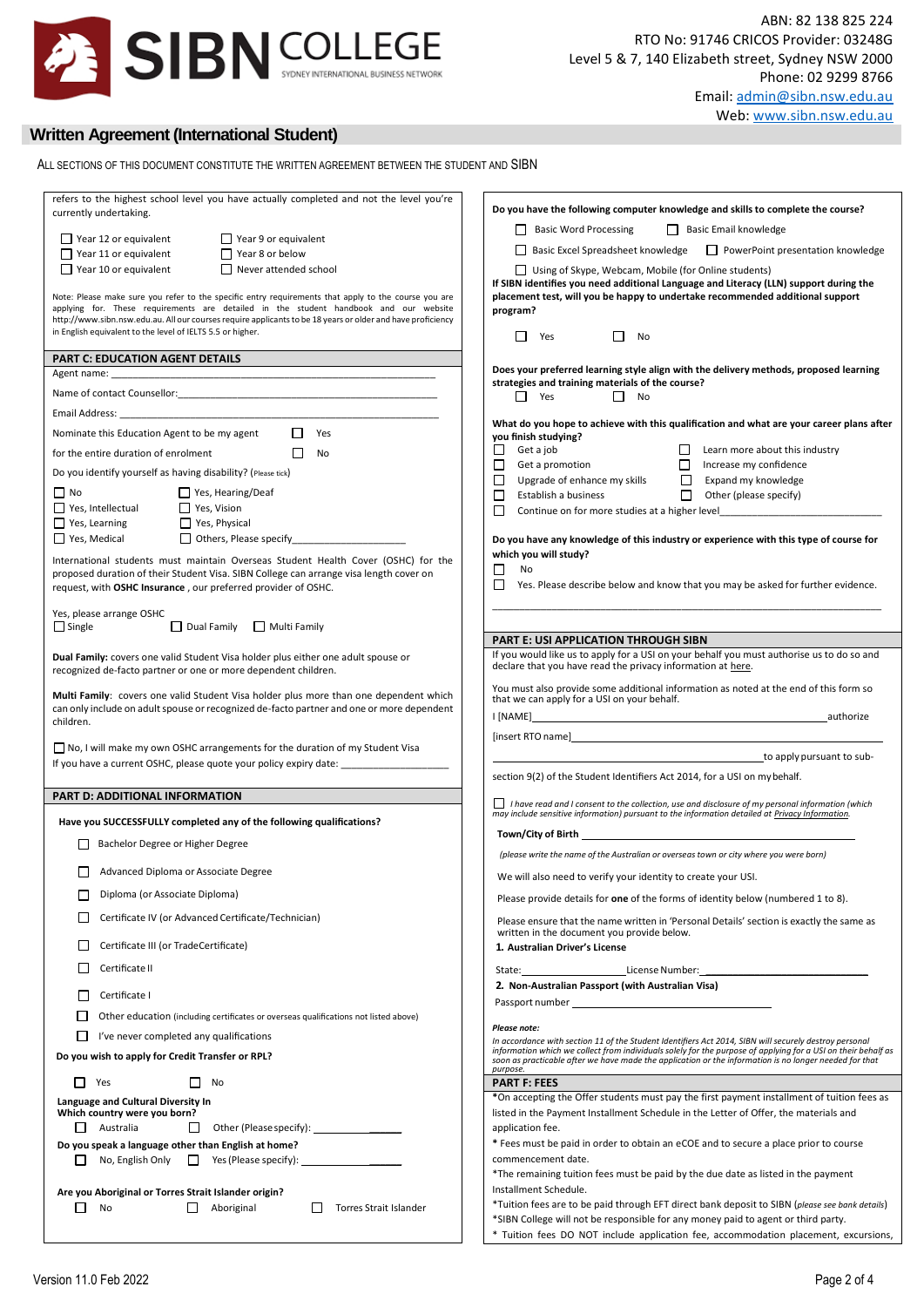

Web[: www.sibn.nsw.edu.au](http://www.sibn.nsw.edu.au/)

# **Written Agreement (International Student)**

ALL SECTIONS OF THIS DOCUMENT CONSTITUTE THE WRITTEN AGREEMENT BETWEEN THE STUDENT AND SIBN

## airport pickup, transport, living expenses and stationery.

\*Material Fee cover a ToolKit, Uniform and Learning and Assessment materials.

For more information regarding fees and payments, please go to : [www.sibn.nsw.edu.au/pages/enrolment.php](http://www.sibn.nsw.edu.au/pages/enrolment.php)

## **Acceptance Procedure:**

- 1. As soon as decision is made on your eligibility, you will be informed of the outcome.
- 2. If your application is successful you will receive a copy of this countersigned Student Written Agreement and a Letter of Offer stating the course, for which you have been accepted, courses fee to be paid, commencement date and Overseas Student Health Cover Information
- 3. When you have paid your fees, a Confirmation of Enrolment will be sent to you, and SIBN will have Department of Home Affairs advised within 14 days.

## **PART G: REFUNDS**

- 1. The request for refund must be made in writing to the Chief/Principal Executive Officer by using the Refund Application Form. The Applicant confirms that all the information provided in this application is complete and correct.
- 2. The Applicant agrees to be bound by SIBN rules and regulations in force from time to time and otherwise to follow acceptable codes of behaviour, attendance and academic performance and show a concern for other students.
- 3. All fees and charges must be paid in full prior to course commencement unless a "payment plan" is arranged with SIBN. Student tuition fees are safeguarded through the use of insurance and assurance schemes mandated by Australian Legislation.
- 4. A non-refundable Enrolment/Application fee and CoE issuing fee (exclusive of tuition fees and material fees) is required at the time of enrolment and this guarantees your place in the course. The enrolment deadline is 10 working days after the commencement of the course.
- 5. Students, who fall behind in the payment of their fees or fail to pay their tuition fee on the due date, may be charged a late payment fee of \$100.00 per week or may be refused training and assessme services and any requests until such times as the fees are paid and up-to-date. Please note that students will be required to maintain academic course progress in consultation with the Academic Coordinator. Should fees remain overdue for more than one day after the due date.
- 6. SIBN will inform the student of their intention to report them for non-payment of fees to DHA via PRISMS. No refunds will be paid to a third party unless it is indicated at the time the Refund Application
- Form is lodged, that any refunds due are payable to a third party. 7. Where a refund is approved, SIBN College will make payment of refunds within 28 days of receipt of the Refund Application Form.
- 8. In the case of default by SIBN College, the provisions of the ESOS Act 2000 and the ESOS Regulations 2019 apply. For further information about the ESOS Act please see

<https://internationaleducation.gov.au/regulatory-information/pages/regulatoryinformation.aspx>

| <b>Enrolment Fee</b>                                                                                                                      | No Refund                                                                                |
|-------------------------------------------------------------------------------------------------------------------------------------------|------------------------------------------------------------------------------------------|
| <b>Tuition Fees</b>                                                                                                                       |                                                                                          |
| Visa rejected (Offshore or onshore student before<br>commencement of the Course)                                                          | Refund of tuition fee less<br>A\$250 Admin<br>100% refund of material fee                |
| Visa rejected (Onshore student after<br>commencement of the course)                                                                       | Charged according to the<br>study period and<br>No refund of Material fee<br>Less A\$250 |
| Withdrawal notified in writing and rejected by SIBN<br>28 days or more prior to Course Commencement                                       | 70% refund of tuition fee<br>100% refund of material fee                                 |
| Withdrawal notified in writing and rejected by SIBN<br>less than 28 days prior to Course Commencement<br>and before the commencement date | 50% refund of tuition fee<br>100% refund of material fee                                 |
| Withdrawal after the initial course agreed start<br>Date*                                                                                 | No refund                                                                                |
| Visa or CoE cancelled due to student breach of their<br>visa conditions or misbehavior by the student                                     | No refund                                                                                |
| Incorrect, fraudulent or misleading information or<br>document submitted by the student or the<br>authorized education agent              | No refund                                                                                |
| Does not commence (i.e Does not arrive, or has not<br>arranged with us for a later start because of health<br>or compassionate reason)    | No refund                                                                                |

*Note: \* Initial course agreed start date is the date of the First Confirmation of Enrolment (CoE) issued to the student, prior to any deferment, suspension or revisions.*

 *Deferment, Suspension or Cancellation of Enrolment Application Form must be received at least 28 days prior to the commencement of the following term/s.*

 *For deferment, No refund will be applicable unless visa has not been granted. No refund will be given after an approved deferment or suspension.* 

9. This agreement, and the availability of complaints and appeals processes, does not remove the right of the student to take action under Australia's consumer protection laws.

- The Standards for RTOs require the Institute to inform students considering enrolment of their right to a statutory cooling off period. A statutory cooling off period (which is 10 days) is a period of time provided to a consumer to allow them to withdraw from a consumer agreement, where that agreement was established through unsolicited marketing or sales tactics. These include tactic such as door-todoor sales and telemarketing. A statutory cooling off period allows a consumer to withdraw from a sales<br>agreement within 10 days of having received a sale contract without penalty.

It must be noted that our Institute does not engage in unsolicited marketing or sales tactics and therefore a statutory cooling off period in not applicable to our students who have enrolled into a course. For refund option in other circumstances, students must refer to the refund policy.

- 10. In the unlikely event that SIBN is unable to deliver your course in full, you will be offered a refund of all the course money you have paid to date. The refund will be paid to you within 2 weeks of the day on which the course ceased being provided. Alternatively, you may be offered enrolment in an alternative course by SIBN at no extra cost to you. You have the right to choose whether you would prefer a full refund of course fees, or to accept a place in another course. If you choose placement in another course, we will ask you to sign a document to indicate that you accept the placement. If SIBN is unable to provide a refund or place you in an alternative course the Tuition Protection Service (TPS) will be responsible for providing refunds or providing assistance to locate an alternative.
- 11. Fees not listed in the refund section are not refundable. Prior to a student enrolling fees may be altered without notice. Once a student has completed enrolment, fees will not be subject to change for the normal duration of the course. If a course length is extended by the student then any fee increases will be required to be paid for the extended component of the course.
- 12. Students wishing to defer the commencement of studies or suspend their studies must complete deferral or suspension form and submit to SIBN. SIBN may decide to suspend or cancel a student's enrolment on its own initiate as a response to misbehavior by the student. Deferral of commencement, suspension of enrolment and cancellation of enrolment have to be reported to Department of Home Affairs and may affect the status of a student visa.
- 13. Students must notify SIBN of changes of address, telephone number, email address and fax number within 7 days they occur. Failure to do this may mean student do not receive important information which may affect their course, their enrolment or the visa.

## **PART H: TERMS AND CONDITIONS**

#### **Course commencement**

If a student fails to commence the course within 14 days of the nominated course start date, the Institute will notify Department of Home Affairs via PRISM.

Any student cannot commence the course due to visa rejection or any other circumstances faced by the student after being issued a visa, the student must inform the Institute immediately.

#### **Academic Progress**

Students must maintain satisfactory academic progress at all times. All the courses are scheduled 20 hours per week (15 hours of face-to-face classroom based and 5 hours of online based delivery). Students are expected to attend classes regularly to maintain satisfactory course progress each term.

# **Attendance Monitoring**

All students must attend their schedule classes to maintain satisfactory academic progress. They must have a minimum of 80% attendance at all times throughout their enrolment periods. If an overseas student is making satisfactory progress in their course without attending scheduled classes then the course duration will be shortened to the minimum duration required given the student's existing skills and knowledge, while maintaining the minimum scheduled course contact hours (20 hours) per week. Please note that, the regulator (ASQA) may, at any time, require a training provider (SIBN) to implement policies and procedures to monitor minimum attendance requirements and if students don't meet these requirements, they will be in breach of a condition of their visa.

# **Overseas Student Health Cover (OSHC)**

All International Students are required to pay Overseas Student Health Cover (OSHC) and maintain cover for the full length of their visa. It is also the student's responsibility to check the conditions of this health cover.

#### **Issuing of Certificates and Delivery**

SIBN is solely responsible for the delivery of all courses and for the issuance of their certifications. **Complaints and Appeals Policy**

Students have accessto a Complaints and Appeals procedure if they feel they have been unjustly treated or have a serious complaint. Students who feel they have any type of complaint should first contact the Administration Manager. If necessary the complaint will be referred to the Principal Executive Officer in order to resolve the situation. A student dissatisfied with an activity or a decision regarding their academic outcomes can voice their concernsto the staff member concerned and, if appropriate, appeal to the Principal Executive Officer.

If students are still dissatisfied with the outcome of the complaint / grievance / appeal then students may lodge an external appeal or complain about the decision with the Overseas Students Ombudsman. The Overseas Students Ombudsman offers a free and independent service for overseas students who have a complaint or want to lodge an external appeal about a decision made by their private education or training provider. See the Overseas Students Ombudsman websit[e http://www.ombudsman.gov.au/How](http://www.ombudsman.gov.au/How-we-can-help/overseas-students)seas-students or phone 1300 362 072 for more information

#### **Student Code of Conduct**

All people associated with SIBN have the same rights. Harassment, bullying and victimisation will not be tolerated at SIBN. Discrimination on any grounds is unacceptable. Students who feel that they are being sexually harassed or are the victims of any sort of racism should initially contact the Administration Manager. If the complaint is sufficiently serious, the Principal Executive Officer may establish a formal inquiry and/or refer to external authorities.

## **Change of Address and Contact Details**

Upon arriving in Australia you are required to advise us of your residential and email address, telephone number and of any subsequent changes to these contact details. It is your responsibility to ensure that you always update your contact details at the Institute to ensure you receive important information about your course, fees receipts and any other important information at least every 6 months. **Privacy Notice**

## **Why we collect your personal information**

As a registered training organisation (RTO), we collect your personal information so we can process and manage your enrolment in a vocational education and training (VET) course with us.

## **How we use your personal information**

We use your personal information to enable us to deliver VET courses to you, and otherwise, as needed, to comply with our obligations as an RTO.

# **How we disclose your personal information**

We are required by law (under the *National Vocational Education and Training Regulator Act 2011* (Cth) (NVETR Act)) to disclose the personal information we collect about you to the National VET Data Collection kept by the National Centre for Vocational Education Research Ltd (NCVER). The NCVER is responsible for collecting, managing, analysing and communicating research and statistics about the Australian VET sector.

We are also authorised by law (under the NVETR Act) to disclose your personal information to the relevant state or territory training authority.

#### **How the NCVER and other bodies handle your personal information**

The NCVER will collect, hold, use and disclose your personal information in accordance with the law, including the *Privacy Act 1988* (Cth) (Privacy Act) and the NVETR Act. Your personal information may be used and disclosed by NCVER for purposes that include populating authenticated VET transcripts; administration of VET; facilitation of statistics and research relating to education, including surveys and data linkage; and understanding the VET market.

The NCVER is authorised to disclose information to the Australian Government Department of Education,